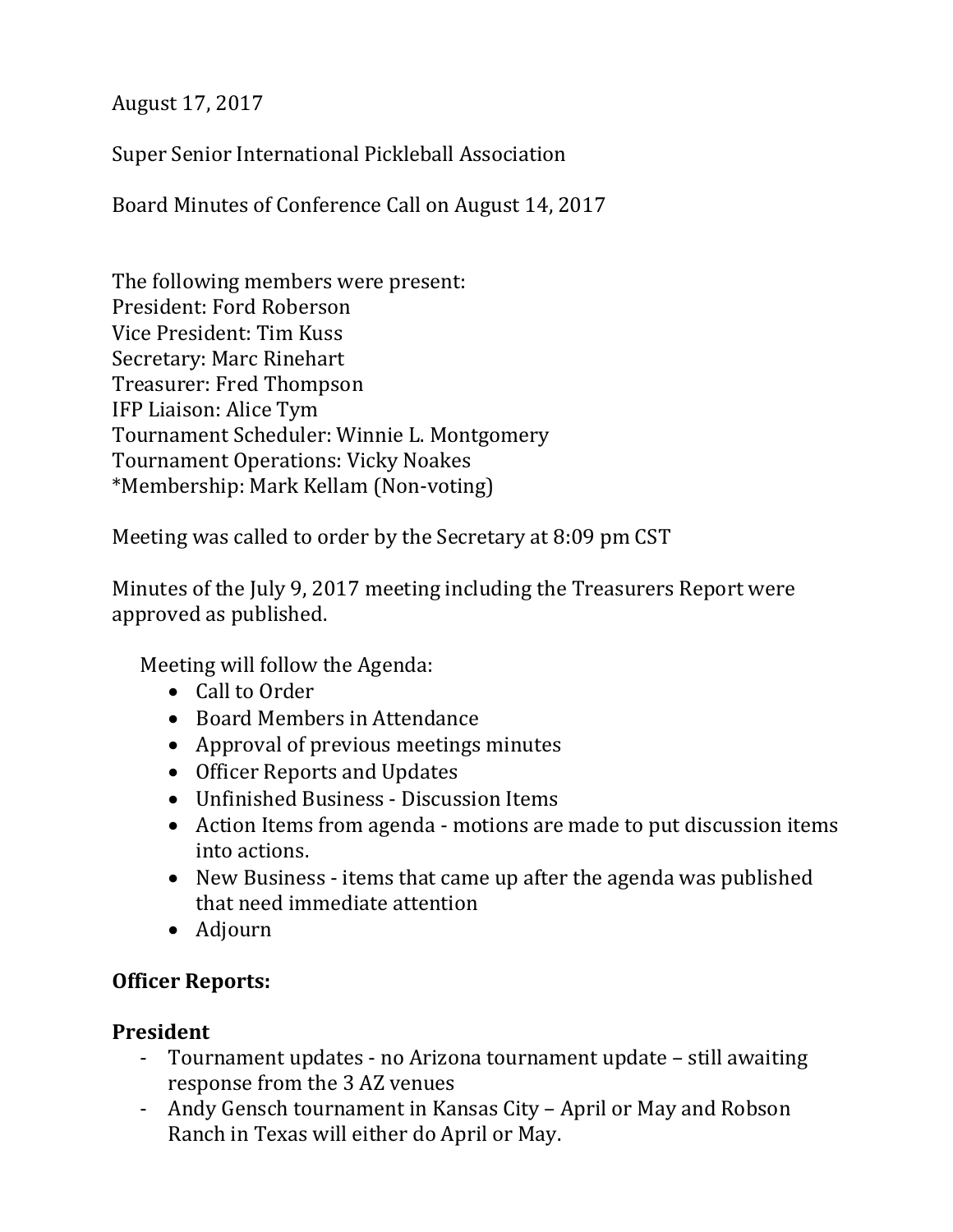- Mid-South Regional early to March 1-4, 2018 in Grapevine, TX
- Ford Jack Thomas potential SSIPA on December 1-3, 2017 at JW Marriott Desert Ridge tennis facility – North Phoenix
- Ford presented a Steve Boone proposal for SSIPA Circuit Event within the Great Plains Regional in 2018 where if a SSIPA annual or higher member paid an additional \$1.00 for that tournament, and if they won 1st, 2nd, or 3rd place in an event, they would earn SSIPA Circuit Points. No further discussion and if we want to pursue this further, request that it be written up as a discussion item for September meeting. In conjunction with this, USAPA and Regional Directors are discussing SSIPA being imbedded in Regional's and no decision has been made to date.
- Need for specific logo for Stand Alone, Embed and Choice event? Not discussed.
- Update on World registration 139 entrants so far
- Ford has conference calls scheduled with Christine Barksdale and Melissa McCurley this week.

**Vice President:** Denver SSIPA tournament went well with 165 entrants. Thanks to SSIPA Board and Robson Ranch for their support.

## **Secretary:**

- Mark Kellam took over of Membership Communications and Mailchimp Newsletter–August sent out
- Web page soon to be updated by Dave Alenbaugh added newsletters and past newsletters.
- Facebook have 902 current members.
- World Pins # to order ?– 1" size 200 is \$1.31 each; 300 is \$1.24, 500 is \$1.04

**Treasurer:** See attached. World's are driving our SSIPA membership.

- Discussion then turned to World's and Goodie Bags and local sponsors this will be handled by Peter Phelps and locals – he was sent an email with Winnie's and Alice's comments about sponsors.
- SSIPA had agreed to pay the Spaulding County Pickleball Club \$1000.00 for 200 registrants, \$1500.00 for 250 and \$2000.00 for 300 entrants.
- Alice is working a plaque for presentation to the Club for hosting the 2017 Worlds.
- Phelps is coordinating hospitality tent with snacks.
- Ford is working vendors and if we will charge a fee or ask for a "give away" item.
- Ford is planning a site visit to Griffin about September  $25<sup>th</sup>$  if anyone is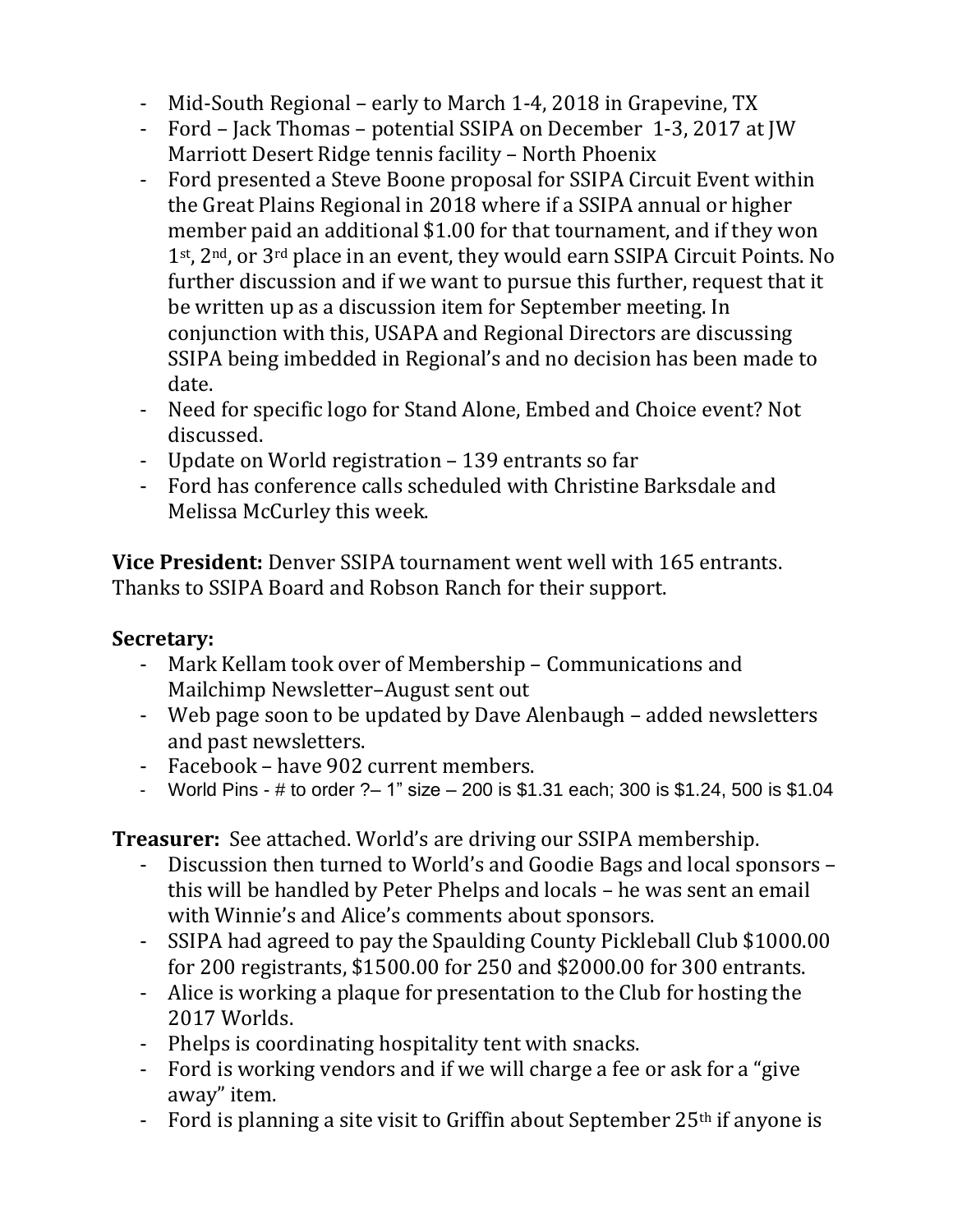interested in going, let him know.

# **IFP Liaison:**

- Spain--all systems go, setting up a European Ambassador program with Jack Thomas will be setting up an ambassador program for Europe.

- San Carlos, Mexico--all systems go – new flyer for Mexico.

- England and Amsterdam—IFP will decide – Board voted 5 to 2 for England.

# **Tournament Scheduler:**

- Feb 08-12 - San Carlos, SON, Mexico -SOMBRERO & Amigas Cup. Awaiting TD signed Form.

- March 12-14, 2017. Venture Out, Mesa, AZ - TD: Gail Miller – received the Commitment Form on Aug 14.

Winnie is coordinating with the following for tournaments:

- Karen Parish Destin, FL
- Karen Parish with Atlantic So Reg
- Tom Burkhart Mid-So Reg
- Rocky Clark Atlantic Reg
- Helen White Arlington, VA
- Larry Miller Quad cities Iowa
- Winnie Mid-Am Championships (imbedded) if Winnie runs tournament.
- $\cdot$  Hilton in NO =  $\sim$  Sanctioned (Trial run tourney)
- Jim Hackenberg Great Lakes Regional or others. ... not likely]

**Tournament Operations:** Vicky reports that Ruidoso is ready to go on August 21-23rd. She mailed out the remainder of the Founder Certificates and Pins – Cost about \$150.00.

**\*Membership –** Mark Kellam reported:

- 445 members increasing for Ruidoso and Georgia events. As of 8/12.
- Latest includes David and Nancy Jordan
- Top states

TX 82 AZ 71 CO 49 CA 47 FL 29 GA 29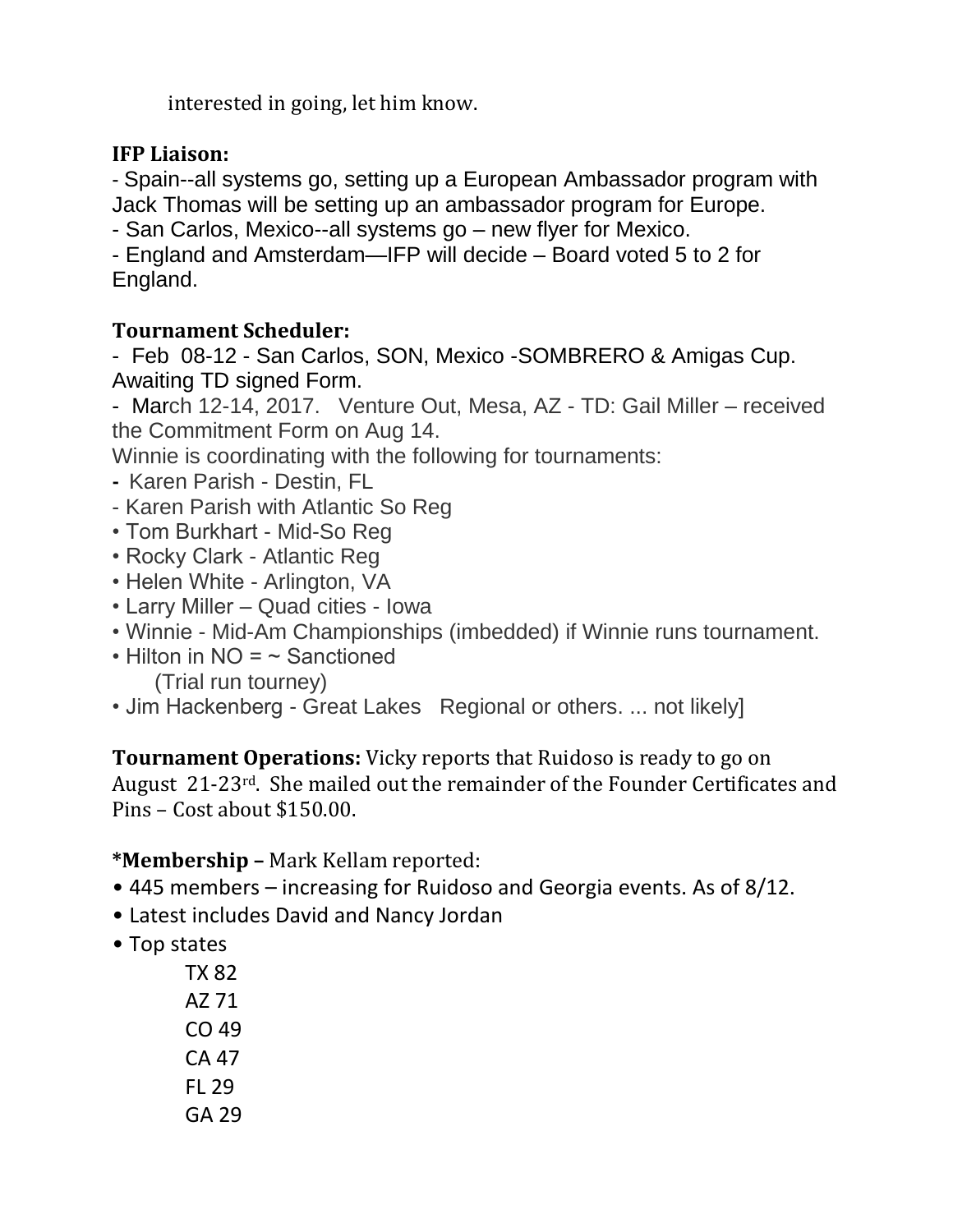#### **Unfinished Business - Discussion Items**

- Marc – The Board approved (7-0) the SSIPA Board Duties – Communications, Procedures and Guidelines. Thanks to everyone for their work on this.

#### **New Business**

- Vicky World Award Medals after discussion, the Board approved 7-0, that we adopt the medals as presented below.
- Alice recommended we establish a SSIPA Outstanding Achievement Award. She recommended that Dave Allenbaugh be the first recipient – the Board approved 7-0. Alice will coordinate the plaque.

Fred suggested that we invite Dave to the World's for presentation and will research costs and present at the next meeting.

Alice – suggested that we recognize our major sponsors with a special plaque. The Board voted 7-0 to honor Paddletek and Pickleball Rocks for their sponsorship. Alice will draft up the awards for approval by the Board. We also discussed in general terms also presenting a signed banner. We will need to develop this further.

**In closing, Ford thanked the Board and encouraged us to read, understand, and follow the new procedures and guidelines adopted during the meeting.**

**The next meeting will be scheduled at a later date by the President.**

Meeting was adjourned at 8:40 pm CST.

Respectfully Submitted

Marc Rinehart, Secretary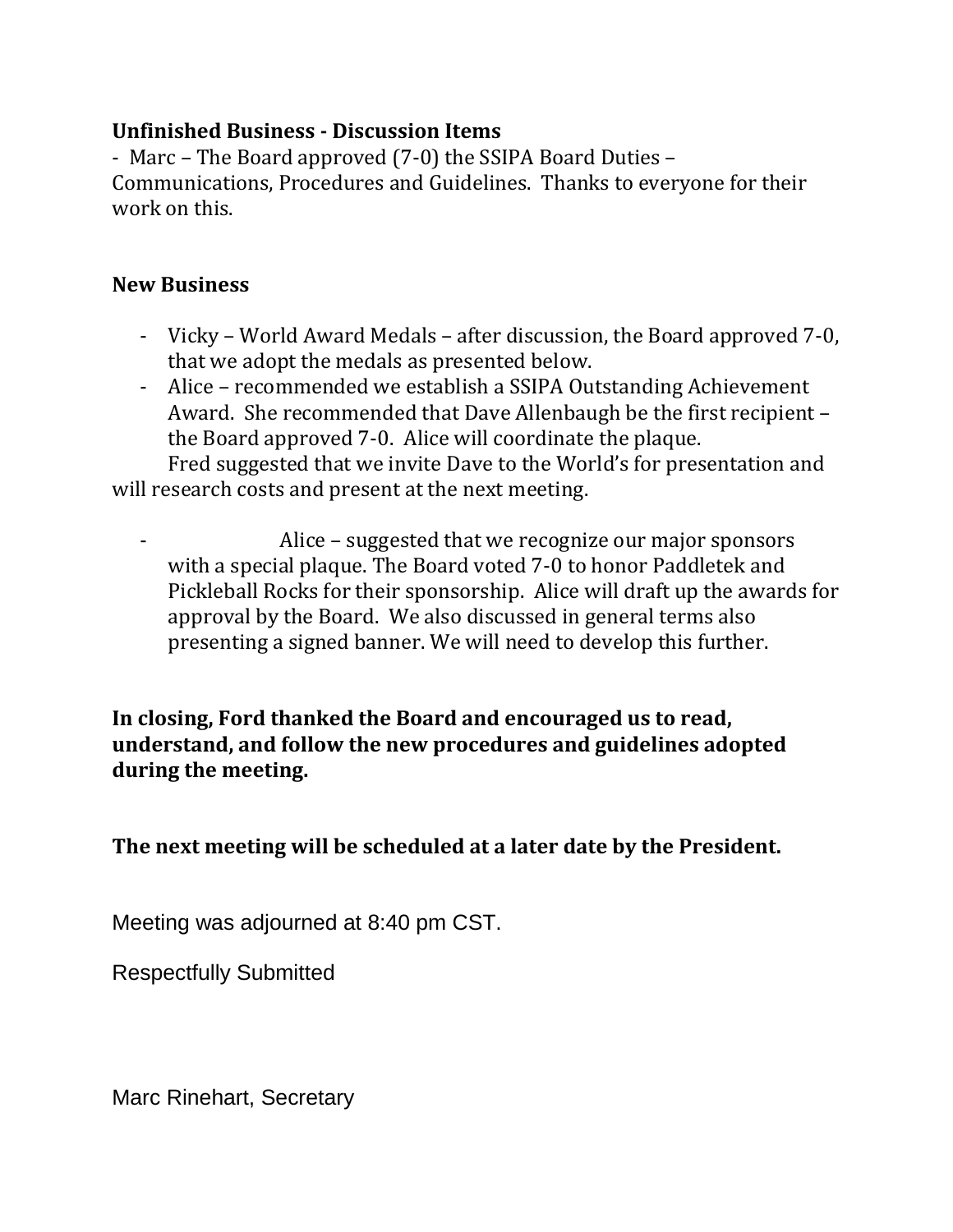# **SSIPA TREASURER'S REPORT AUGUST 9, 2017**

|                                                       | <b>AVAILABLE FUNDS LAST REPORT 7-7-17</b> | \$26774.89  |          |
|-------------------------------------------------------|-------------------------------------------|-------------|----------|
| EXPENDITURES SINCE LAST REPORT                        |                                           |             |          |
|                                                       | <b>STACY NOAKES</b>                       |             | \$210.00 |
|                                                       | <b>GRAPHIC DESIGN</b>                     |             |          |
|                                                       | <b>VICKY NOAKES</b>                       |             | \$166.03 |
|                                                       | WORLDS POSTCARDS-VISTAPRINT               |             |          |
|                                                       | <b>VICKY NOAKES</b>                       |             | \$30.69  |
|                                                       | SHIIPPING/MAILING                         |             |          |
| <b>INCOME SINCE LAST REPORT</b>                       |                                           |             |          |
|                                                       | PAYPAL MEMBERSHIPS                        |             |          |
|                                                       | <b>BANK TRANSFERS</b>                     | $$6600.00*$ |          |
|                                                       | TOURNAMENT PAYMENT                        | \$867.00    |          |
|                                                       | DENVER-CHECK                              |             |          |
|                                                       | LIFETIME MEMBERSHIP CHECK                 | \$300.00    |          |
|                                                       | DAVID/NANCY JORDAN                        |             |          |
| $\lambda$ VAILADLE FIINDE $\lambda$ COEOO $\lambda$ 7 |                                           |             |          |

AVAILABLE FUNDS AS OF 8-9-17 **\$34135.17** PAYPAL ACCOUNT BALANCE 8-9-17 \$90.56 \*REGISTRATION FEES FOR SSIPA WORLDS INCLUDED (\$6970 TO-DATE)

**FRED THOMPSON SSIPA TREASURER**

| 300 Qty.        | \$5.98 ea. + \$200.00 die-fee |
|-----------------|-------------------------------|
| <b>Shipping</b> | \$75.00                       |

**Total \$2069.00**

**\$6.90 per medal.**